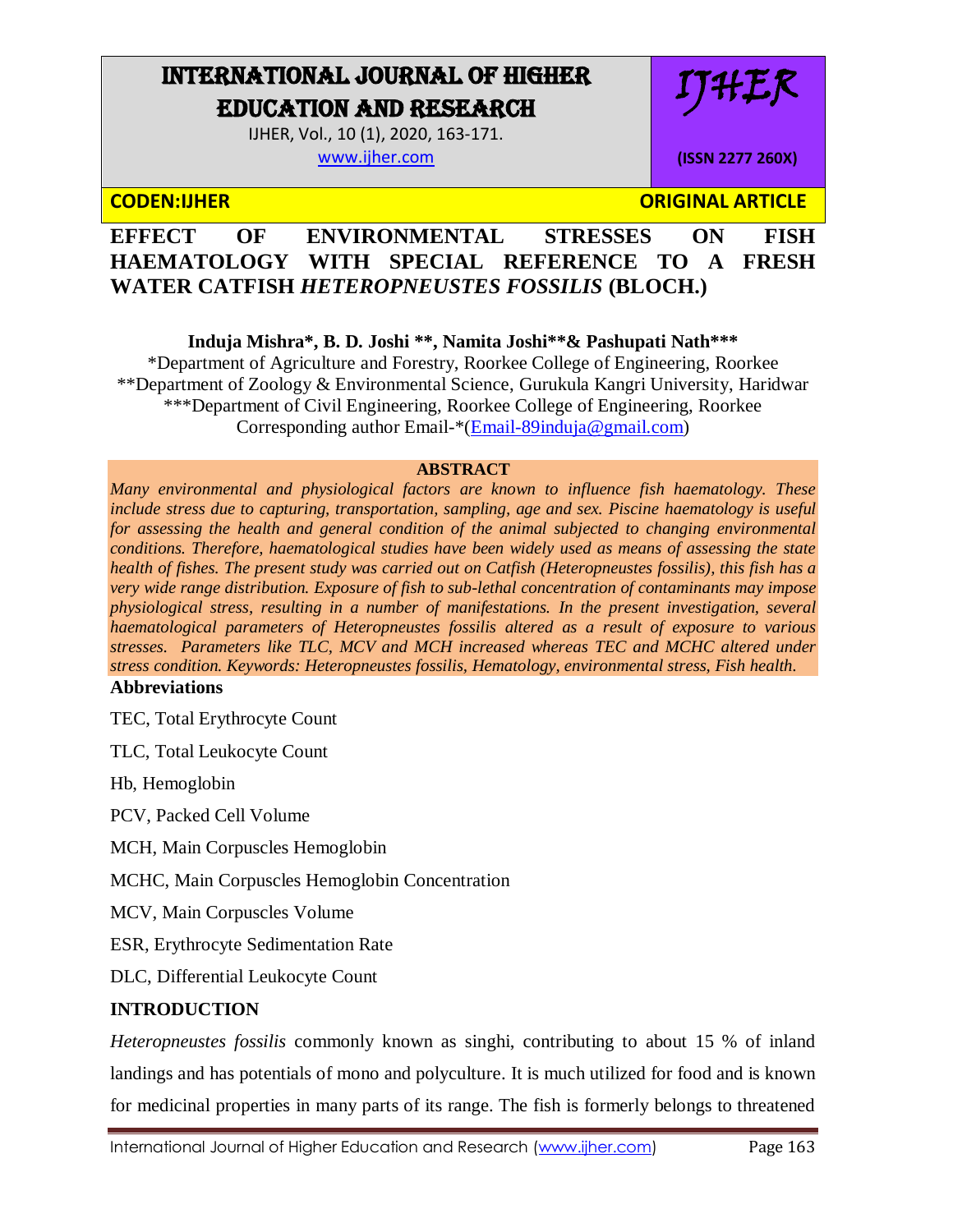category but now it falls under vulnerable category. This change is mainly due to the reason of over exploitation, habitat loss and degradation (especially from pollution and dams).

The aquatic environment, where fish and other organisms live, is subjected to different types of pollutants which enter water bodies through industrial, domestic and agricultural discharge systems thereby introducing stress to living creatures. Stress is a general and non-specific response to any factors disturbing homeostasis. Stress reactions involve various physiological changes including alteration in blood composition and immune mechanisms (Witeska, 2004). Additionally, Stress caused by the aquaculture environment obstructs normal growth and immune response of fish and makes them susceptible to diseases. Stress disturbs the fine internal balance, homeostasis and has further detrimental effects on behavior, growth, reproduction, immune function and disease tolerance (Goos and Consten, 2002; Chen *et. al.,*  2004; Morales *et. al.,* 2005). Fish have developed physiological and biochemical adaptations to cope with these constraints that minimize or eliminate the deleterious effects, which is called stress response.

Environmental changes which include natural as well as anthropogenic changes have serious impact on fish population, physiology, its haematology and eventually on overall fisheries. In addition to producing extensive stress to the fishes these natural changes (temperature, starvation, pH, oxygen concentration, parasitic infestation etc.) and anthropogenic (industrial and domestic effluents) which changes water bodies constantly upset the homeostasis of fishes. For mirroring the health status of fishes haematological parameters such as TEC, TLC, PCV, Hb and red cell indices (MCV, MCH, MCHC) along with blood corpuscles morphology distinguish quickly than any other reacting parameters and react magnificently in the circumstances of stress or any uneven changes in the environment.

Changing environmental factors have potential to change the blood constituents of an organism. Because of alterations in environmental factors blood act as indicator while evaluating the toxic potential of the contaminants. An organism has ability to keep all blood parameters relatively stable under normal conditions but in stress condition they have aptitude to alter these values. Any dysfunctions of blood can have severe effects on the physiological activities of an organism. Over and above certain physiological dysfunctions in the body are reflected as alterations in blood constituents, which can be used as diagnostic indicators. Additionally, blood forms a valuable tool for the investigation of physiological change in animals caused by pollutants. Studies have shown that when the water quality is affected by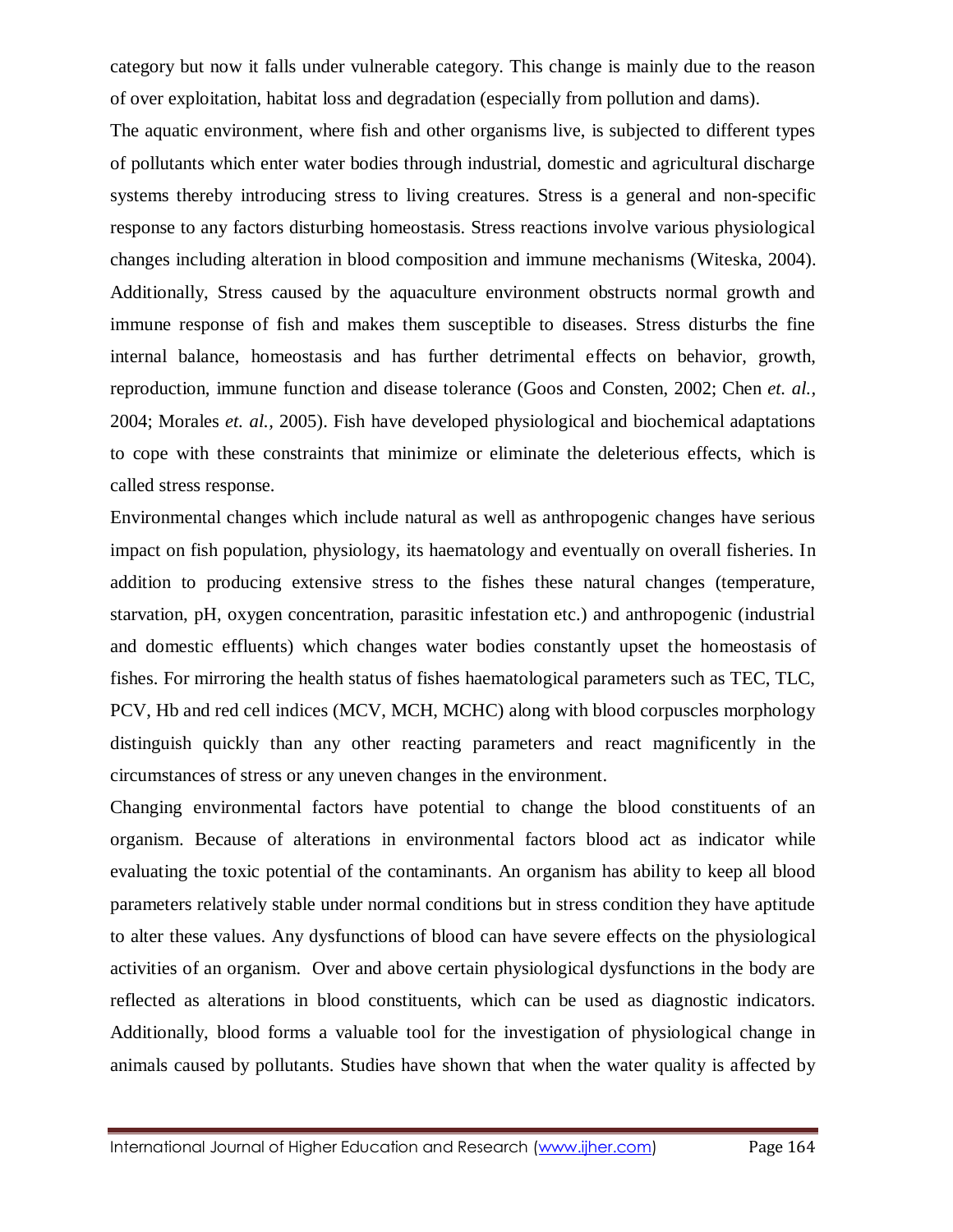contaminants, any physiological changes will be reflected in the values of one or more of the haematological parameters (Van Vuren, 1986).

#### **MATERIALS AND METHODS**

Fresh water fishes were purchased from the Pheet Bazar of BHEL Haridwar, brought alive in in plastic bags and transferred to the aquarium and maintained under laboratory condition for the purpose. The fish were rested for acclimation of at least for 72 hrs. To make various estimations from blood samples fishes were handled, anaesthetized, blood drawn, and processed for making studies on different selected parameters including slide preparations following the methods describe by Tandon & Joshi (1976). Stained blood smears (mainly by Giemsa stain) were examined under a microscope using a 100x oil immersion objective. Images were taken with the help of digital camera. For this paper only differential blood cell counts of erythrocytic series have been made along with a comparative blood picture for healthy & diseased fishes. The first 100 red and white corpuscles seen on each slide were counted and listed as either erythroblast or erythrocytes.

#### **RESULT AND DISCUSSION**

The results of the present study corroborates that the values of TEC, TLC, Hb and PCV are closely related with breeding activity and gonad maturation. Mishra et al. (2018) found that juveniles of *H. fossilis* have higher values of TEC, Hb, MCH and MCHC; which can be attributed to high metabolic activities. In the present study, majority of the peripheral haematological parameters (TEC, TLC, TTC, Hb, PCV, MCH and MCHC) tended to have higher values during the warm, pre monsoon period and lower values during the rainy and winter period. This is in conformity with the finding of previous workers who reported remarkably higher values in premonsoon period and lower values during the rainy season (Joshi and Tandon, 1977; Siddiqui and Naseem, 1979; Joshi, 1989). The temperature also affects the hematological values of the fishes in the present study the values of DEC and DLC were varies with the change in the temperature. In the present examination, leukocyte proportions were affected by temperature. A stressed leukogram of fish reveals decrease in small lymphocytes and increase in percentages of neutrophils. McLeay (1975a) institute that the percentage of small lymphocytes was positively correlated with temperature, in contrast with our findings. In fishes, an elevation of neutrophil may be witnessed on occurrences of chronic stress (Adams, 2002). The pollutants exposure decreases the values TEC, Hb and PCV along with the red cell indices (MCH. MCV and MCHC) also decreases in *H.fossilis* at higher concentrations and showed incidence of anemia within toxic condition. Rani, R (2002)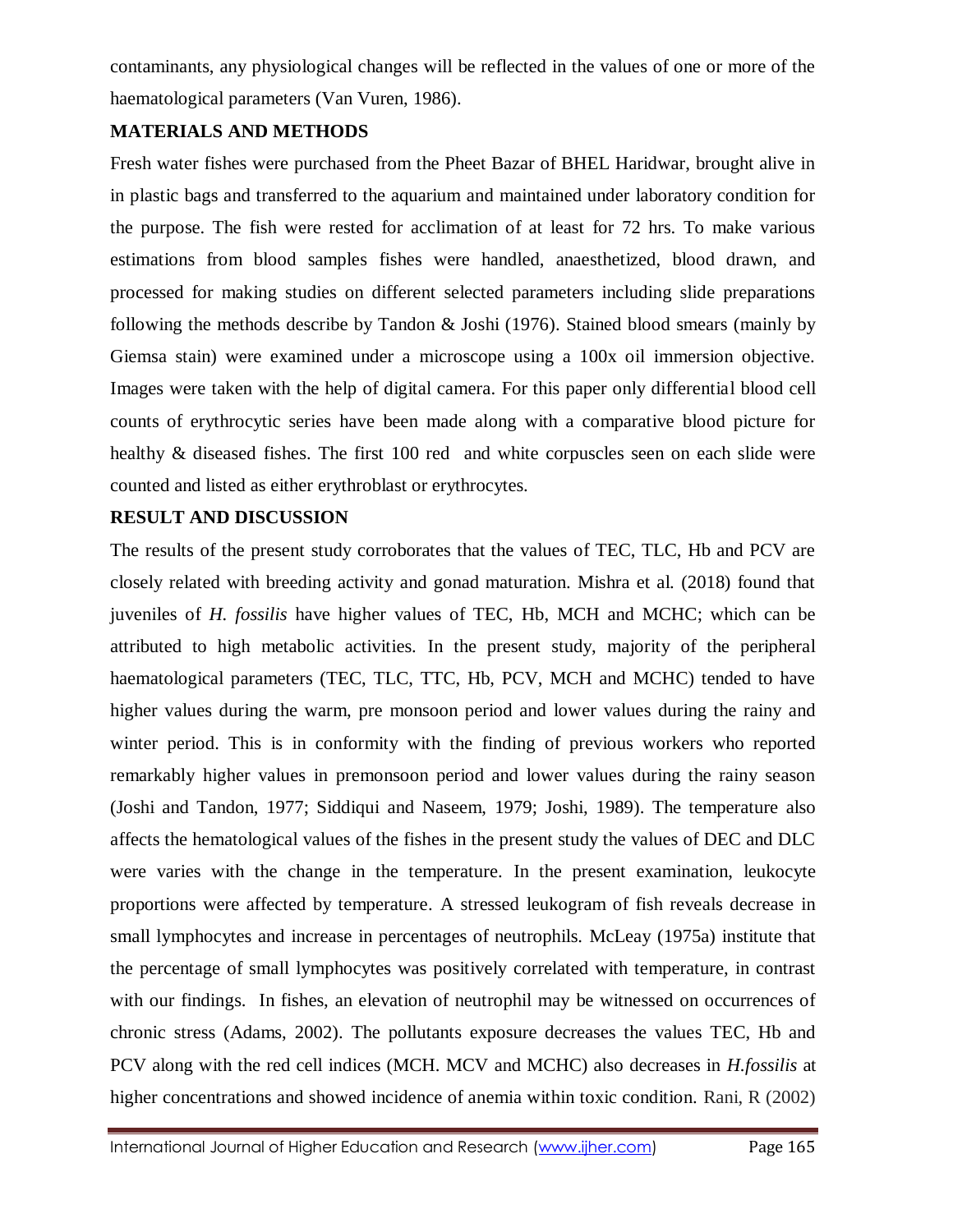study on the toxic effect of linear alkyl benzene sulphonate (LAS) in *Heteropneustes fossilis* also corroborates with the present findings. The starvation affects TEC and Hb. Reduction in above parameters showed those longer days of starvation were end results in severe anemia in *H. fossilis.* In agreement with increase in days of starvation the values of TEC and Hb declined respectively. Liver damage May be the cause of decreased values of TEC due to the instability of erythrocyte membrane. As a consequence the demand of erythrocytes increased in the circulation (Abdel-Hamid *et. al.,* 2006).Diseases and infections caused extensive destruction to the fish culture. These infections normally cause alterations in the peripheral blood picture of fishes. Decrease of RBCs, haemoglobin as well as PCV values have been found in the present study. Identical changes in haematology were established in the results of Wobeser, G (1973) during an outbreak of redmouth disease in rainbow trout (Salmo gairdneri). Almost similar results were found during the present investigation. It should be revealed by a decline in the erythrocyte indices, MCH, MCHC and MCV, because younger and immature cells are smaller and enclosed with less haemoglobin.

The fish hematological parameters such as RBC, WBC, Hb and PCV values etc., are known to be influenced by many aspects, include environmental factors (Pandey, 1977), seasonal conditions different period of reproductive cycle and chemical stress (Joshi and Tondon, 1976), Studies have been made on the effect of various toxicants on freshwater fishes in relation to the hematological changes (Wells *et. al.*, 2005). Since, hematological alternations appear before the symptomologic and histopathologic changes, the study of blood components in the fishes are important from the diagnostic point of view. The hematological effects have been reported in fishes due to various toxicants by several investigators (Pandey *et. al.*, 1977). The fish hematology under pesticidal and other chemical stress has also been studied (Hicky, 1976; Mahajan *et. al.*, 1979; Srivastava and Roy, 1978). The fishery biologists are increasingly using the hematological parameters of fish as base for the indicators of disease or stress in fish and its pathological state.

Hematopoietic tissue which is located mainly in the spleen and kidney is responsible for production of blood in Teleost fishes (Fange, 1992). The cells of erythocytic and leucocytic series arise from the haemocytoblast. Fish erythrocytes are ellipsoidal nucleated cells of different sizes. The size of erythrocytes depends on fish species, nutritional status, activity, seasons, habitat conditions like water temperature and dissolved oxygen as well as other physiological and environmental factors. There is presence of immature cells in the circulation of fish's blood because the barrier connecting haemopoeitic tissue and blood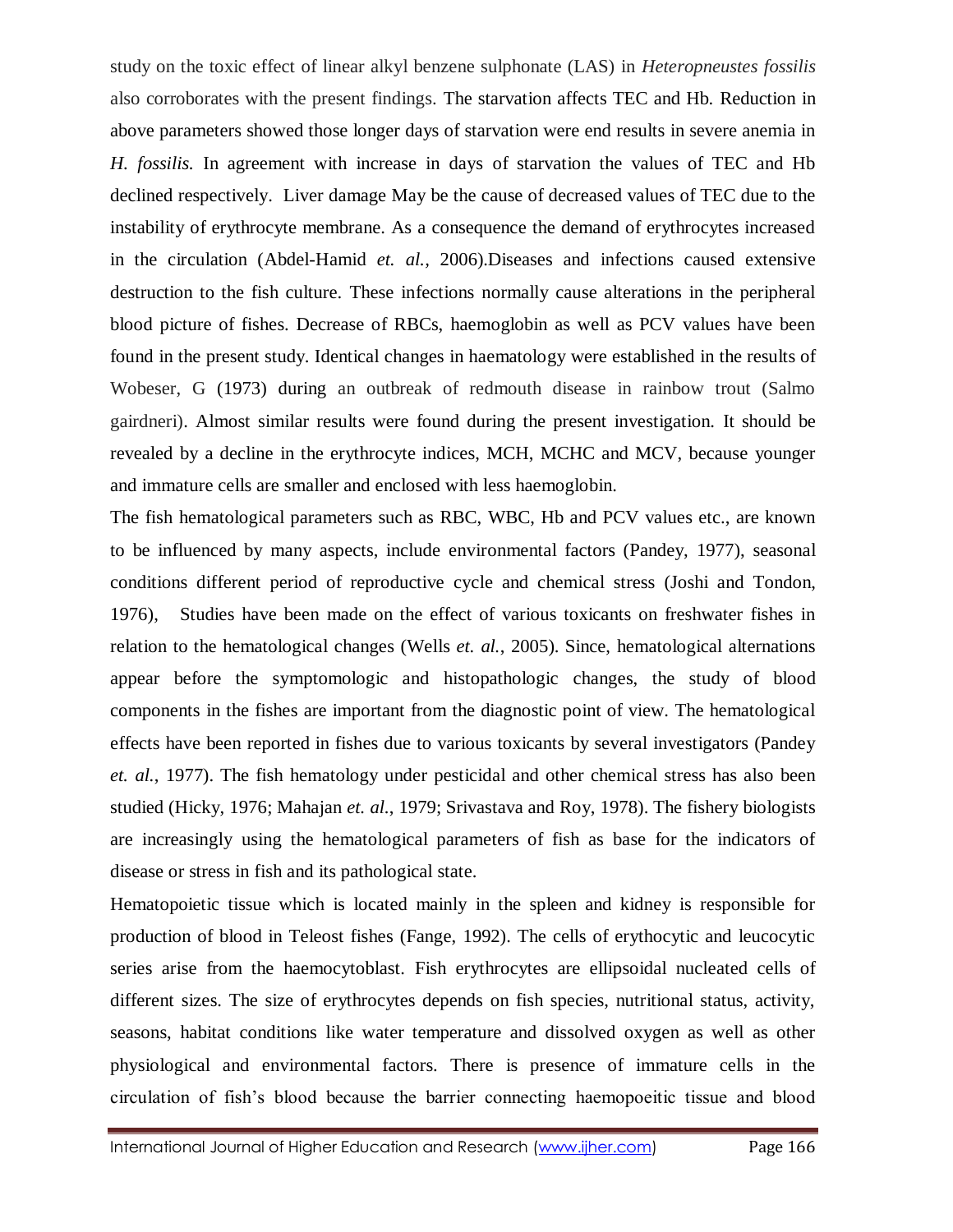circulation is not very strong. Erythrocytes are most abundant types of cells in the blood. Joshi (1987) has described a variety of erythrocytic cells in circulation namely erythroblast, normocytes, microcyte, macrocyte and crenated erythroblast besides anisocytes and poikilocytes.. Erythrocytes show structural as well as behavioral changes quite conspicuously, therefore can be trusted to monitor fish health and their environment too. (Joshi *et. al.*, 2015 and Mishra *et.al.*, 2018).

For health parameters of fish, hematology functions as most important diagnosing tool (De Pedro *et. al.*, 2005; Martins *et. al.*, 2008), and alteration in percentages of blood cells possibly pinpointing a infection or an exposure to chemicals (De Pedro *et. al.*, 2005). Due to changing environmental conditions and increase in the pollution level it is necessary to analyze hematological parameters of animals (Ranzani-Paiva and Godinho, 1985), infections (Martins *et. al.*, 2008), stress and parasitism (Fazio, F, 2019) and seasonality (De Pedro *et. al.*, 2005). The number of leukocyte varies according to the environmental changes (Lea Master *et. al.*, 1990), nutritional state (Barros *et. al.*, 2002), the existence of infectious diseases (Martins *et. al.*, 2008) and parasitism (Fazio, F, 2019). The seasonal changes have a key role in fish physiology and immunity.

Changing environmental condition and increase in the level of pollution have a greater impact on health and well being of animals. With increasing pollution load animals tolerate environmental stress and further it moderates overall performance of organism including fishes. These changes are also responsible for alterations in the haematology of fishes (Hickey 1982), malnutrition (Casillas and Smith 1977), sex (Siddique and Naseem 1979; Orun, I, 2003), fish size (Martinez, F. J., 1994), seasonal variations and reproduction efficiency (Cech *et. al.*, 1996). The values of blood parameters rise at certain age after that it depends on the biological requirement of the fishes. Environmental temperature has a major role in seasonal variation as aquatic vertebrates like fishes (Joshi *et. al.,* 1980; Orun *et. al.*, 2003).

#### **CONCLUSION**

Blood parameters are considered good physiological indicators of the whole body conditions and therefore can be used in diagnosing the structural and functional status of fish exposed to toxicants (Adhikari *et. al.*, 2004, Seriani *et. al.*, 2009). In addition, haematological studies are procedures frequently and routinely applied in the diagnosis of diseases in aquaculture (Ranzani-Paiva *et. al.*, 2000). Fish blood parameters have been increasingly employed in environmental monitoring programs to indicate physiological changes due to toxicants (Seriani *et. al.*, 2009; Zutshi *et. al.*, 2009). However, the knowledge on the fish hematology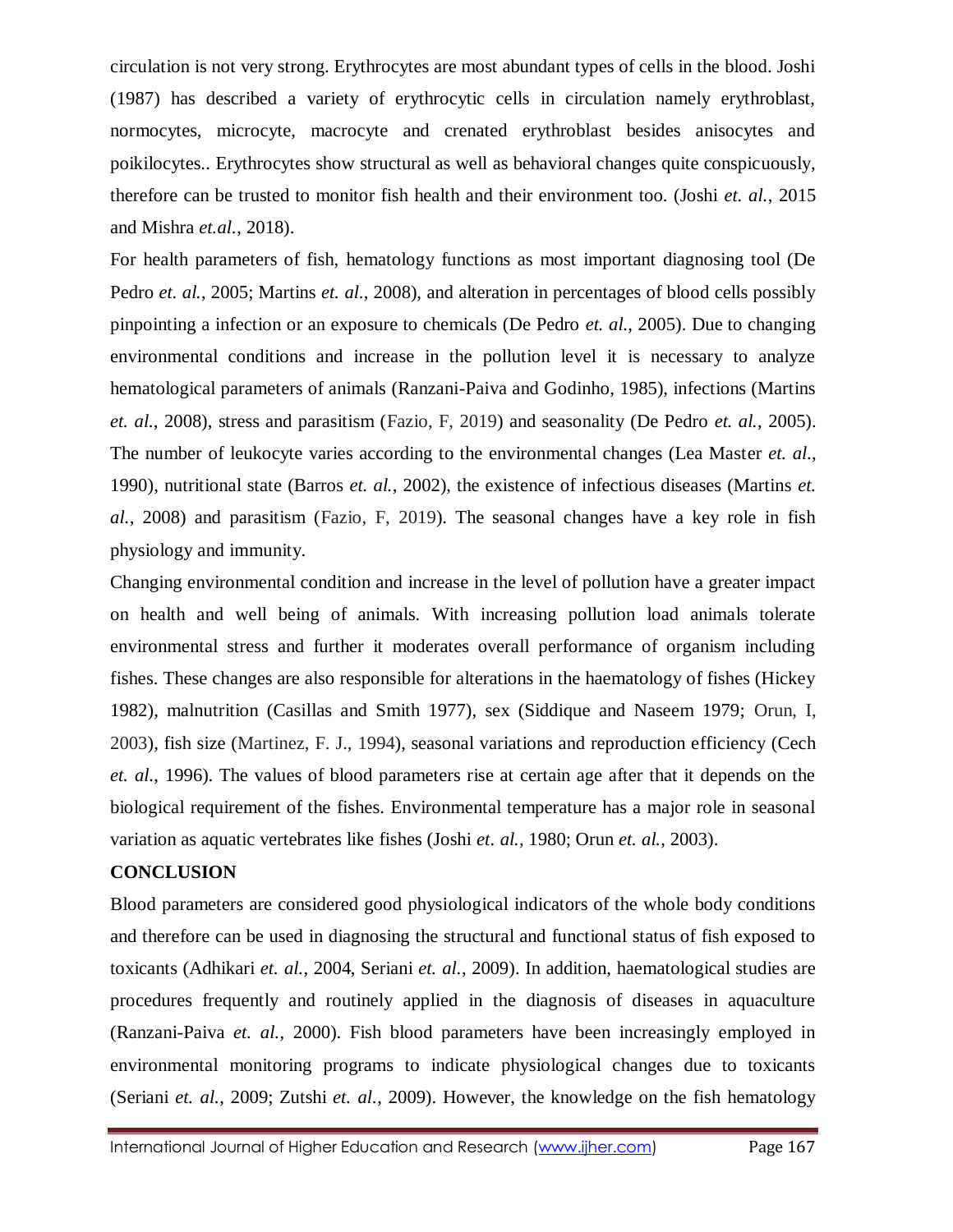still needs to be expanded, to provide data for different species (Ranzani-Paiva *et. al.*, 2000; Zutshi *et. al.*, 2009, Seriani *et. al.*, 2009, Vijayakumari and murali, 2012).

It may be concluded that all the haematological parameters influenced with any kind of internal as well as external factors such as reproduction, temperature, water qualities like pH, hardness, DO in addition to various infections, or pathogens. This study might be useful approach to monitor health status of fishes in general and *H. fossilis* in particular in a view of fact that haematological parameters definitely serve as early detection of stress in the water bodies or any pathological condition of the fishes. Fish haematological parameters used as key to distinguish between the populations and provide reliable information on existing and changing environmental states on the aquatic water bodies for better management practices.

#### **REFERENCES**

- Adhikari, S., Sarkar, B., Chatterjee, A., Mahapatra, C. T., & Ayyappan, S. (2004). Effects of cypermethrin and carbofuran on certain hematological parameters and prediction of their recovery in a freshwater teleost, Labeo rohita (Hamilton). *Ecotoxicology and Environmental safety*, *58*(2), 220-226.
- Adams, S. M., Greeley, M. S., Law, J. M., Noga, E. J., & Zelikoff, J. T. (2003). Application of multiple sublethal stress indicators to assess the health of fish in Pamlico Sound following extensive flooding. *Estuaries*, *26*(5), 1365.
- Abdel-Tawwab, M., Khattab, Y. A., Ahmad, M. H., & Shalaby, A. M. (2006). Compensatory growth, feed utilization, whole-body composition, and hematological changes in starved juvenile Nile Tilapia, Oreochromis niloticus (L.). *Journal of Applied Aquaculture*, *18*(3), 17-36.
- Barros, M. M., Lim, C., & Klesius, P. H. (2002). Effect of soybean meal replacement by cottonseed meal and iron supplementation on growth, immune response and resistance of Channel Catfish (Ictalurus puctatus) to Edwardsiella ictaluri challenge. *Aquaculture*, *207*(3-4), 263-279.
- Casillas, E., & Smith, L. S. (1977). Effect of stress on blood coagulation and haematology in rainbow trout (Salmo gairdneri). *Journal of Fish Biology*, *10*(5), 481-491.
- Chen, R., Lochmann, R., Goodwin, A., Praveen, K., Dabrowski, K., & Lee, K. J. (2004). Effects of dietary vitamins C and E on alternative complement activity, hematology, tissue composition, vitamin concentrations and response to heat stress in juvenile golden shiner (Notemigonus crysoleucas). *Aquaculture*, *242*(1-4), 553-569.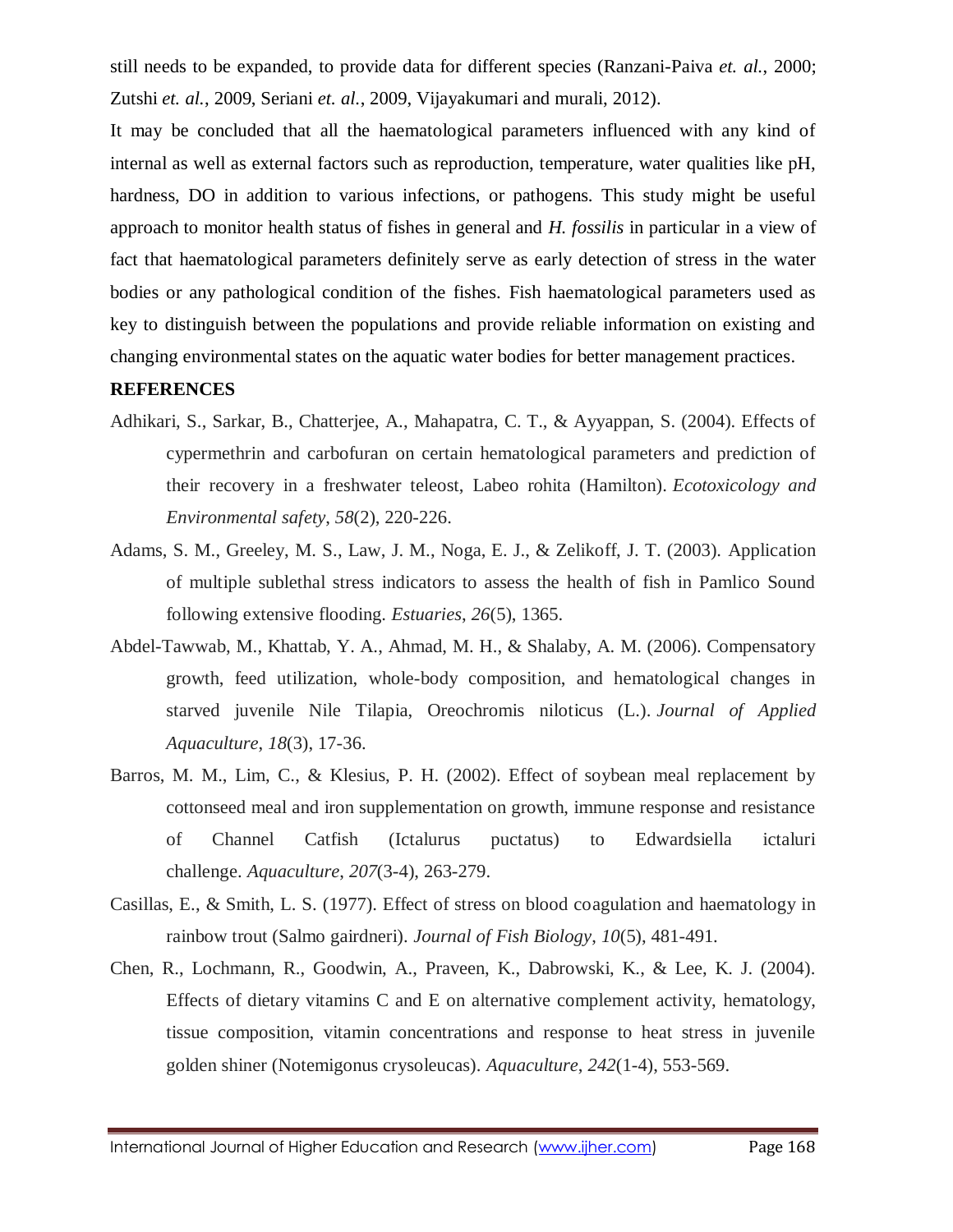- Cech Jr, J. J., Bartholow, S. D., Young, P. S., & Hopkins, T. E. (1996). Striped bass exercise and handling stress in freshwater: physiological responses to recovery environment. *Transactions of the American Fisheries Society*, *125*(2), 308-320.
- De Pedro, N., Guijarro, A. I., López‐Patiño, M. A., Martínez‐Álvarez, R., & Delgado, M. J. (2005). Daily and seasonal variations in haematological and blood biochemical parameters in the tench, Tinca tinca Linnaeus, 1758. *Aquaculture research*, *36*(12), 1185-1196.
- Fazio, F. (2019). Fish hematology analysis as an important tool of aquaculture: a review. *Aquaculture*, *500*, 237-242.
- Fange R. (1992). Fish Blood Cells. In: Hoar WS, Randall DJ,Farrell AP, editors. Fish Physiology, Vol12B:1-54. San\ Diego, CA: Academic Press Inc.
- Goos, H. T., & Consten, D. (2002). Stress adaptation, cortisol and pubertal development in the male common carp, Cyprinus carpio. *Molecular and Cellular Endocrinology*, *197*(1-2), 105-116.
- Hickey Jr, C. R. (1982). Comparative hematology of wild and captive cunners. *Transactions of the American Fisheries Society*, *111*(2), 242-249.
- Hicky, C. (1976). Fish haematology its use and significance. N.V. Fish. Care .J. 23(2): 170-175.
- Joshi, B.D. & Tandon R.S. (1976) Seasonal variations in hematologic values of fresh water fishes. 1 . Herteropneutus fosslis and Mystus vittatus. Comp. Physio. Ecol. Vol. 2, No. 1: 22-26.
- Joshi, B. D. (1987). Cyto-morphological classification and key to the identification of normal circulating blood corpuscles of freshwater teleosts. Himalayan. Journal of Zoology.1:98-113.
- Joshi, B.D., Joshi, N , Mishra, I, "Differncial Blood Cell Counts of the Fish Herteropneustes fossilis (Bloch) infected with Trypanosomes" J. Env. Bio-Sci, 2014: Vol. 28 (1): 77- 80.
- LeaMaster, B. R., Brock, J. A., Fujioka, R. S., & Nakamura, R. M. (1990). Hematologic and blood chemistry values for Sarotherodon melanotheron and a red hybrid tilapia in freshwater and seawater. *Comparative Biochemistry and Physiology Part A: Physiology*, *97*(4), 525-529.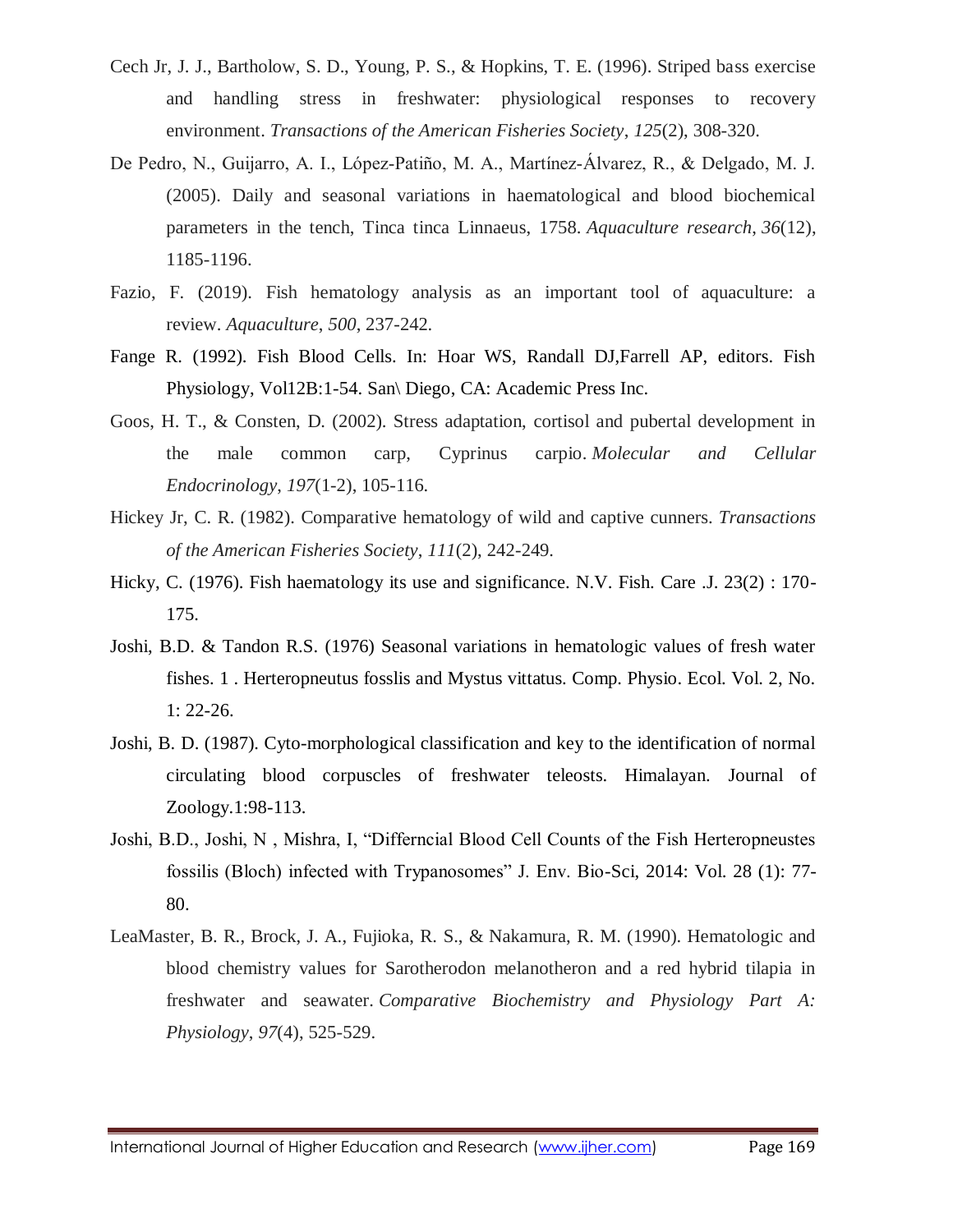- Mishra, I, Joshi, B. D. and Joshi, N. (2018) "Sex related variation in some hematological values of a fresh water catfish Heteropneustes fossilis (Bloch.) " J. Env. Bio-Sci, Vol. 32 (2): 331-336.
- Morales, A. E., Cardenete, G., Abellán, E., & García-Rejón, L. (2005). Stress-related physiological responses to handling in common dentex (Dentex dentex Linnaeus, 1758). *Aquaculture Research*, *36*(1), 33-40.
- Mahajan, C. L., & Dheer, J. S. (1979). Seasonal variations in the blood constituents of an air‐breathing fish, Channa punctatus Bloch. *Journal of Fish Biology*, *14*(4), 413-417.
- Martins, M. L., Mouriño, J. L. P., Amaral, G. V., Vieira, F. N., Dotta, G., Jatobá, A. M. B., ... & Buglione-Neto, C. C. (2008). Haematological changes in Nile tilapia experimentally infected with Enterococcus sp. *Brazilian Journal of Biology*, *68*(3), 657-661.
- Martinez, F. J., Garcia-Riera, M. P., Ganteras, M., De Costa, J., & Zamora, S. (1994). Blood parameters in rainbow trout (Oncorhynchus mykiss): simultaneous influence of various factors. *Comparative Biochemistry and Physiology Part A: Physiology*, *107*(1), 95-100.
- McLeay, D. J., & Gordon, M. R. (1977). Leucocrit: a simple hematological technique for measuring acute stress in salmonid fish, including stressful concentrations of pulpmill effluent. *Journal of the Fisheries Board of Canada*, *34*(11), 2156-2163.
- Muramoto, S., Aoyama, I., Hashimoto, K., & Kungolos, A. (1996). Distribution and fate of surface active agents in river and lake water, affected by domestic and agricultural wastewater, in an area in Japan. *Journal of Environmental Science & Health Part A*, *31*(4), 721-729.
- Orun, I., Dorucu, M., & Yazlak, H. (2003). Haematological parameters of three cyprinid fish species from Karakaya Dam Lake, Turkey. *Online J. Biol. Sci*, *3*, 320-328.
- Pandey, K. C., & Pandey, A. K. (1977, June). Hematology of a cat fish Rita rita (Ham). In *Proceedings of the Indian Academy of Sciences-Section B* (Vol. 85, No. 6, pp. 369- 377). Springer India.
- Pandey , K.C. and A.K. Pandey, (1977). Haematology of a catfish Rita rita (Ham.) Proc Ind. Acad. Sci., 85b:369-377.
- Ranzani-Paiva, M. J. T., Silva-Souza, A. T., Pavanelli, G. C., & Takemoto, R. M. (2000). Hematological characteristics and relative condition factor (Kn) associated with parasitism in Schizodon borellii (Osteichthyes, Anostomidae) and Prochilodus lineatus